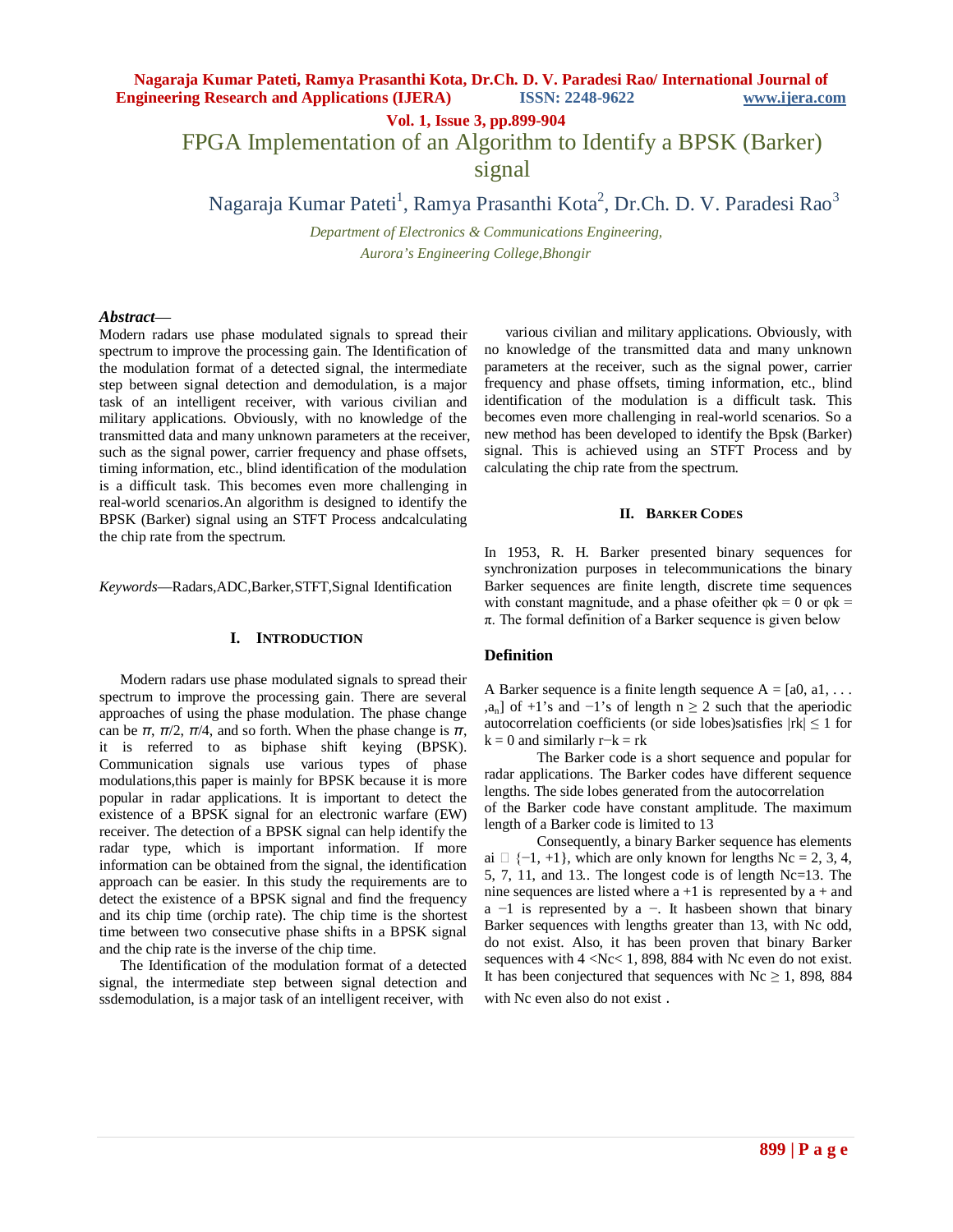# **Vol. 1, Issue 3, pp.899-904**

| <b>BARKER CODE</b> | PHASE SHIFT                 |
|--------------------|-----------------------------|
| <b>BARKER 2</b>    |                             |
| BARKER-3           | $+ + -$                     |
| <b>BARKER-4</b>    | $+ + + -$                   |
| BARKER-5           | $+ + + - +$                 |
| <b>BARKER-7</b>    | $+ + + - - + -$             |
| BARKER-11          | $+ + + - - + + - + + -$     |
| BARKER-13          | $+ + + + + - + + + - + + -$ |



**Fig 1 Barker Signal**

## **III SHORT TIME FOURIER TRANSFORM(STFT)**

Short time Fourier Transform is a process, which involves repetitiveFFT operations for small intervals of time**.** The given time period is divided into 'n' number of slots where 'n' is the no of samples/ No of Point FFT, Therefore the time resolution for the calculation of FFT is' T/n' where T is the Total time period of the received signal.

STFT is used to know the phase and the frequency at different instants of time so that the signal modulation type is possible whereas in FFT the frequency and phase calculation

is not possible as it contains several peaks in a particular bin, but the frequency or phase will be calculated at every bin

number as a result of which several frequencies and phases are missed using an fat, This is the main reason why we have designed STFT process for time to frequency conversion of a signal

## **IV ALGORITHM FOR THE IDENTIFICATION OF BARKER SIGNAL**

A BPSK signal is generated and the basic properties will be studied. Once the signal is generated STFT will be performed on the signal. The purpose of this operation is to find the time to frequencydomain conversion of a BPSK (Barker) signal. The Algorithm for the identification of a Barker Signal is given below



**Fig 2 Barker signal identification design flow**

## **ALGORITHM**

- i. Received Bpsk (Barker) signal is converted into a digital signal using an ADC.
- ii. An STFT operation is performed on the digital Bpsk Signal
- iii. The amplitude (Magnitude) and the Frequency (Index) values are processed in the analysis block.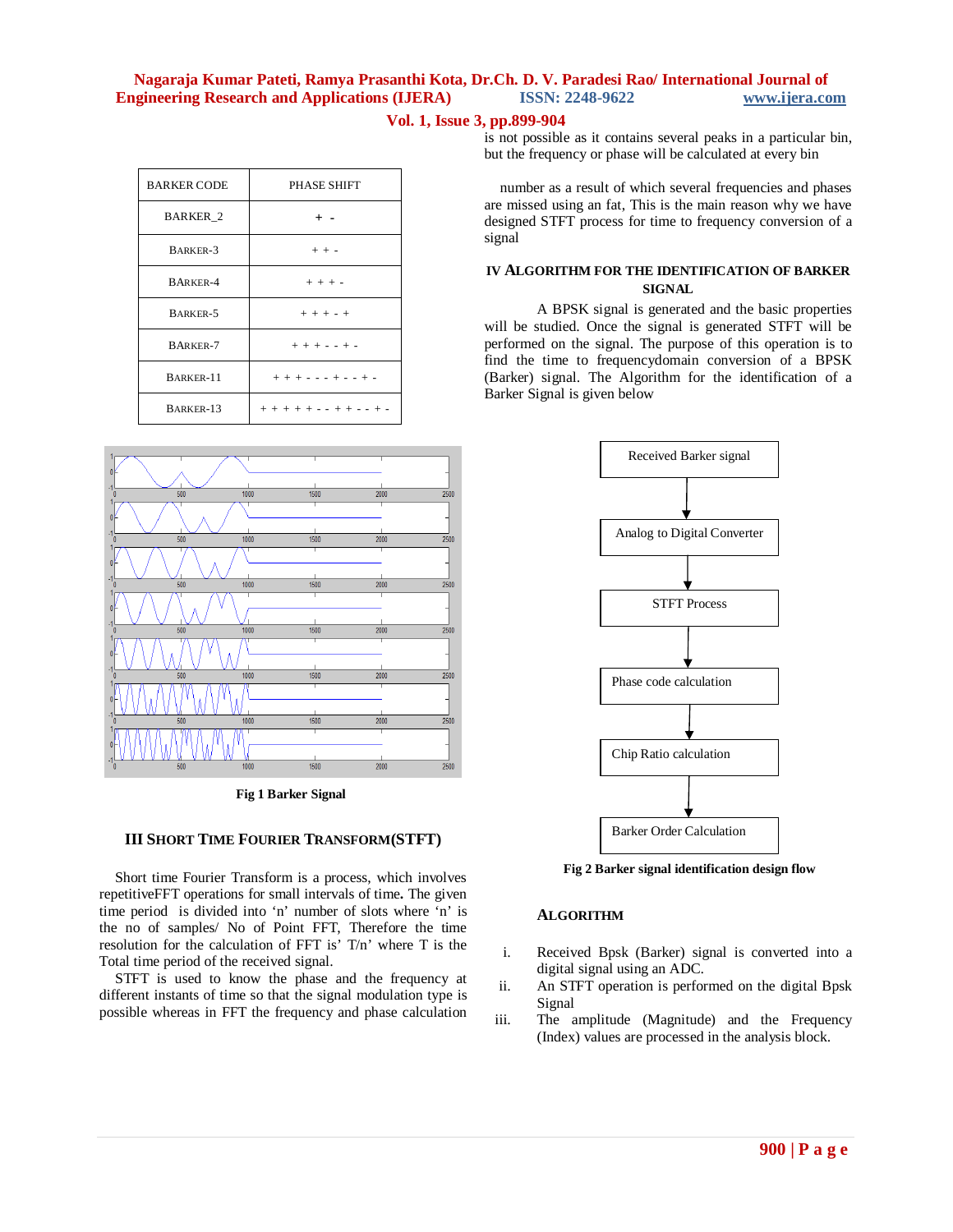#### **Vol. 1, Issue 3, pp.899-904**

iv. Read the amplitude and index for each frame

code bits) .The Phase code is initialised to '0' and for every frame a phase shift (either 0 or 1) is concatenated as result of

- v. Calculate the bin number corresponding to the peak amplitude
- vi. Calculate the amplitude for the 4 bin numbers before and after the max bin number
- vii. Calculate the min/max ratio for the above bin numbers
- viii. Now compare the min/max ratios with respect to the threshold
- ix. If min/max greater than threshold than phase shift occurs
- x. The Chip rate for the Code formed from the different frames is calculated.
- xi. The signal type can be classified using the chirp rate

which a complete phase code of 'n' bits is formed when i>n condition is satisfied.

The order of the Barker is calculated from the derived phase code using the Chip rate using the formula given below

*Barker order = no. of code bits (n) / chip rate*

Where chip rate is defined as the minimum number of frames (code bits) between any two phase shifts.



**Fig 3 Phase shift calculation flow**

The above flow chart is used to calculate the phase shift, the inputs to this block are the magnitude(amp ) and bin number from the STFT and the output will be the phase shift t"0" for no phase shift and "1" for phase shift .

The phase shift is calculated for every frame of data and a phase code is formed as per the flow chart show in figure 4. Here 'i' is an integer initialized to '1' and is incremented until it is greater than 'n' where 'n' indicates no of frames (no of



**Fig4 Barker identificationflow chart**

#### **V. RESULTS AND DISCUSSION**

The algorithm is first modelled in Matlab to estimate the Hardware Resources. A sample Barker signal is generated in Matlab and applied as an input to the design. The Matlab results for the algorithm are shown below.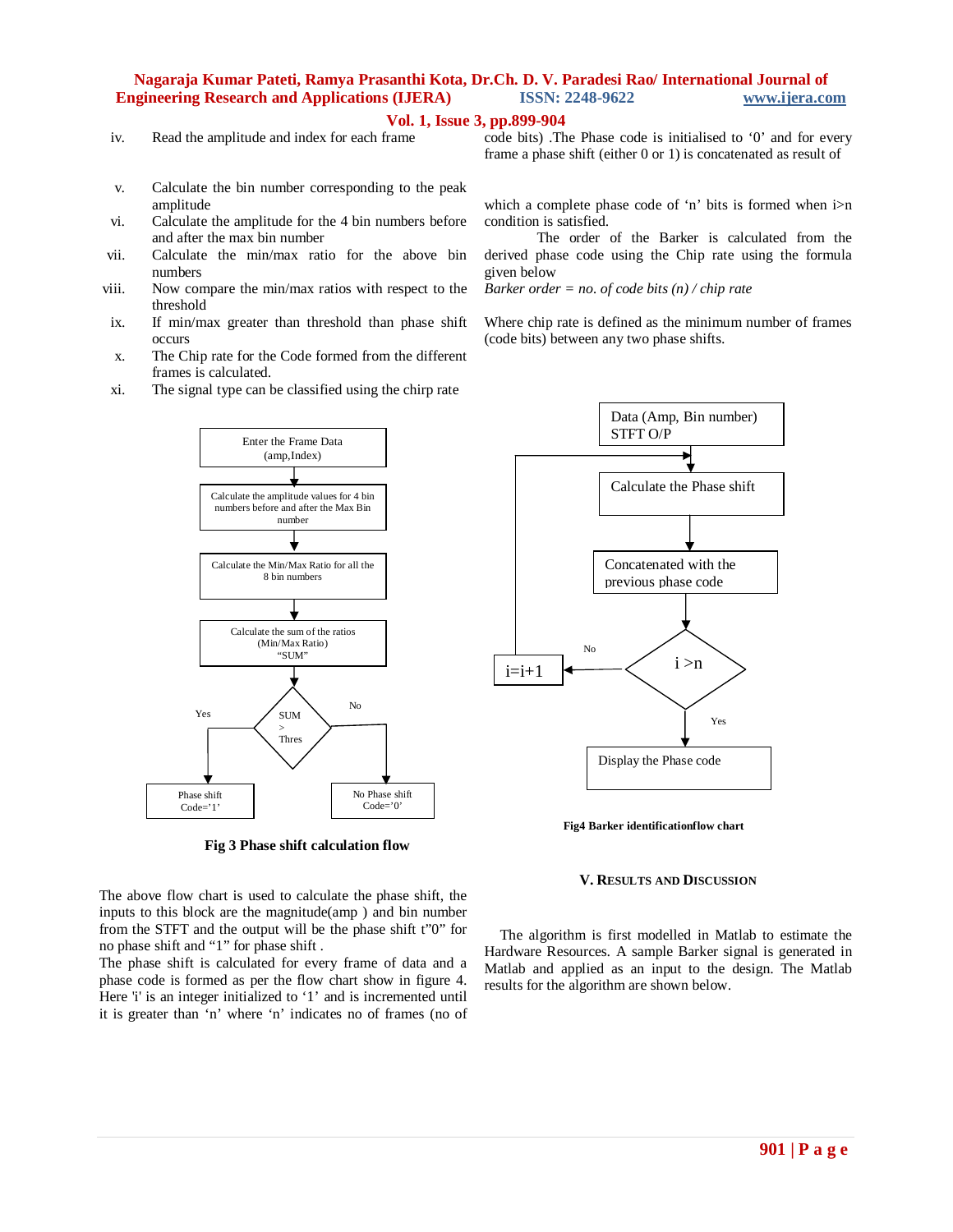**Vol. 1, Issue 3, pp.899-904**

| $code =$           |                                                             |              |          |                       |                     |         |  |
|--------------------|-------------------------------------------------------------|--------------|----------|-----------------------|---------------------|---------|--|
|                    | Columns 1 through 9                                         |              |          |                       |                     |         |  |
| $\mathbf{1}$       | $1 \quad 1 \quad 1 \quad 1 \quad 1 \quad 1 \quad 1 \quad 1$ |              |          |                       |                     |         |  |
|                    | Columns 10 through 18                                       |              |          |                       |                     |         |  |
| $\mathbf{1}$       | 1 1 1                                                       | $1 \quad 1$  |          | $1 - 1$               | $1 \quad 1$         |         |  |
|                    | Columns 19 through 27                                       |              |          |                       |                     |         |  |
| $\mathbf{1}$       | $1 \quad 1 \quad 1$                                         | $1 \quad 1$  |          |                       | $1 \quad 1 \quad 1$ |         |  |
|                    | Columns 28 through 36                                       |              |          |                       |                     |         |  |
| $\mathbf 1$        |                                                             | $\mathbf{O}$ | $\Omega$ | $\alpha$ and $\alpha$ | $\mathbf{0}$        | $\circ$ |  |
|                    | Columns 37 through 45                                       |              |          |                       |                     |         |  |
|                    | $1 \quad 1 \quad 1 \quad 1$                                 | $\mathbf{0}$ | $\circ$  | $0 \qquad \qquad$     | $0 \quad 1$         |         |  |
|                    | Columns 46 through 52                                       |              |          |                       |                     |         |  |
|                    | $1 \quad 1 \quad 1 \quad 0$                                 | $\mathbf{O}$ | $\Omega$ | $\Omega$              |                     |         |  |
|                    |                                                             |              |          |                       |                     |         |  |
| chip rate barker = |                                                             |              |          |                       |                     |         |  |

 $\ddot{ }$ 

 $barker\_order =$ 

\*\*\*\*\*The received signal is barker of order 13\*\*\*\*\*

 $\overline{13}$ 

Frames = 52

Frame 2 Frame I  $-1111111$  $111111111$ 11111111  $1111111$ Frame 3 Frances 33111111 ........... Frame 5 Frame 6  $11111111$ 1999999999  $-111111111$  $1.111111111$ Frame 10 111111111 111111111  $m = 12$ Frame 13  $\overline{r}$  $\overline{60}$ 60  $\overline{46}$ 30 20

The Matlab generated Signal is given as input an Analog to digital converter and thus the obtained digital samples are given to the FPGA as an input. The algorithm consists of fifo , STFT operations to be performed and the obtained outputs are given to the Barker analysis block which classifies the type of Barker signal . The algorithm is designed using VHDL language , Synthesized in Xilinx 10.i ,Simulated in Xilinx ISIM 10.1 i. The synthesis and simulation results are show below

 $-350$ 

**RTL Schematic:**

 $\overline{\mathbf{1}}$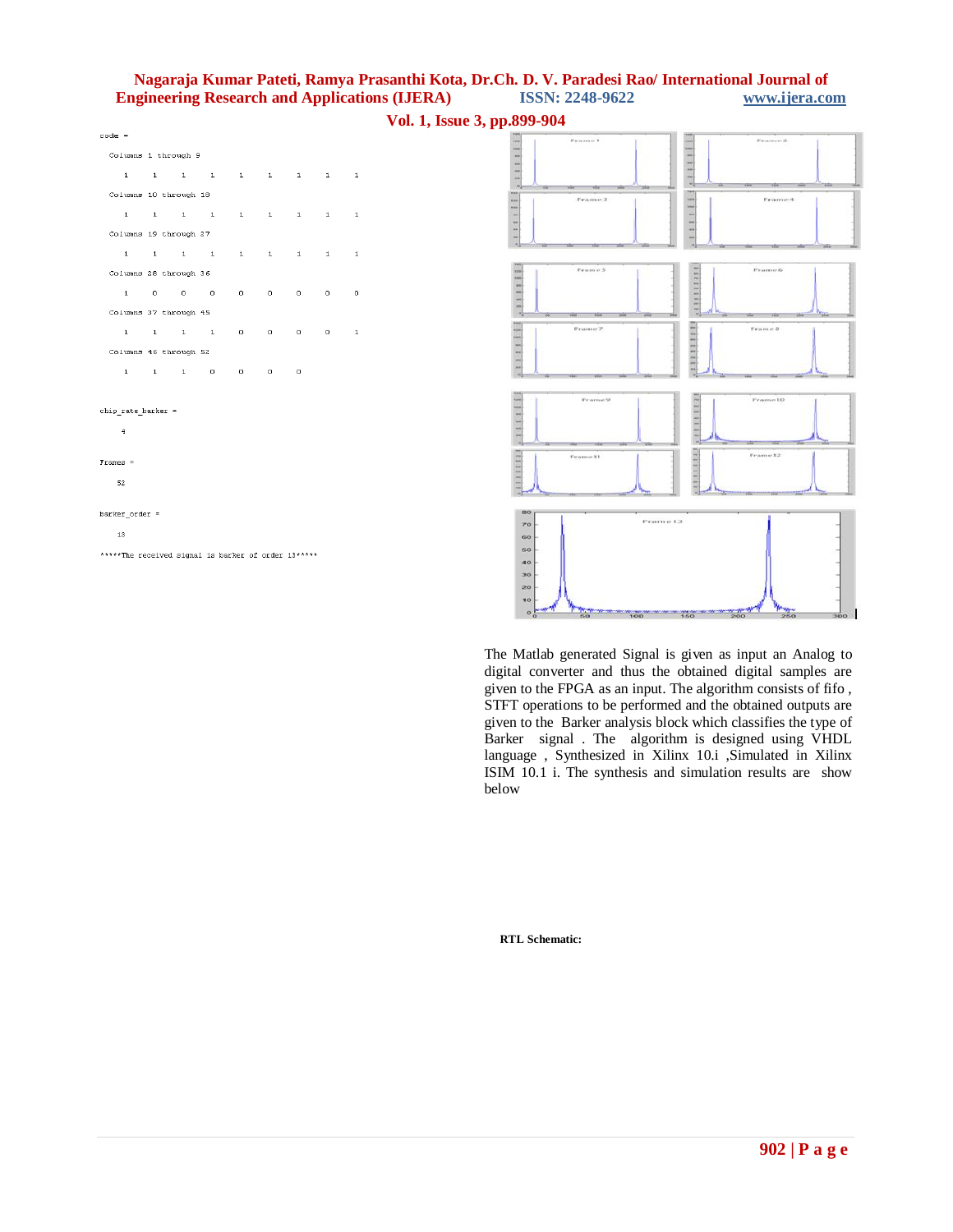





#### Inputs

| <b>Current Simulation</b><br>Time: 12032.6 ns |     | post the<br>110 ns 120 ns 130 ns 140 ns 150 ns 160 ns 170 ns<br>ns 10ns<br>20ns<br>30 ns<br>40 ns<br>50 ns<br>90 ns<br>100 ns<br><b>Bfl</b> ne<br>70 ns<br>90 <sub>10</sub><br><b>TELESTI</b><br>111<br>1.1.1.1                                                                                                                                  |
|-----------------------------------------------|-----|--------------------------------------------------------------------------------------------------------------------------------------------------------------------------------------------------------------------------------------------------------------------------------------------------------------------------------------------------|
| Mi fwd_inv_we                                 |     |                                                                                                                                                                                                                                                                                                                                                  |
| <b>all</b> start                              |     |                                                                                                                                                                                                                                                                                                                                                  |
| <b>M</b> fwd_inc                              |     |                                                                                                                                                                                                                                                                                                                                                  |
| Mak                                           |     |                                                                                                                                                                                                                                                                                                                                                  |
| 田 20 m_re[7:0]                                | 3   | $\overline{1}$ ( $\overline{1}$ ( $\overline{1}$ )( $\overline{2}$ )( $\overline{1}$ )( $\overline{1}$ )( $\overline{1}$ )( $\overline{1}$ )( $\overline{2}$ )( $\overline{3}$ )( $\overline{3}$ )( $\overline{1}$ )( $\overline{1}$ )( $\overline{1}$ )( $\overline{1}$ )( $\overline{1}$ )( $\overline{1}$ )( $\overline{1}$ )( $\overline{1}$ |
| 日 20m_im[7:0]                                 | 0   |                                                                                                                                                                                                                                                                                                                                                  |
| ⊞ 2 (x) m [16:0]                              | ø   |                                                                                                                                                                                                                                                                                                                                                  |
| ⊞ 2 xk_re(16:0)                               | 0   |                                                                                                                                                                                                                                                                                                                                                  |
| El 20 xk_index(7:0)                           | ġ   |                                                                                                                                                                                                                                                                                                                                                  |
| 日 2 x_abs[15.0]                               | ŏ   | ñ                                                                                                                                                                                                                                                                                                                                                |
| <b>M</b> nd                                   |     |                                                                                                                                                                                                                                                                                                                                                  |
| Mo                                            |     |                                                                                                                                                                                                                                                                                                                                                  |
| <b>M</b> done                                 | Θ   |                                                                                                                                                                                                                                                                                                                                                  |
| <b>M</b> busy                                 | 1   |                                                                                                                                                                                                                                                                                                                                                  |
| <b>M</b> edone                                | û   |                                                                                                                                                                                                                                                                                                                                                  |
| E am index[7.0]                               | 101 |                                                                                                                                                                                                                                                                                                                                                  |



## **VI CONCLUSIONS**

This paper describes an algorithm for the identification of BPSK (Barker) signal which is based on the time to frequency analysis.

DSP processors are used for implementing many of the DSP applications. Although DSP processors are programmable through software, the DSP processor hardware architecture is not flexible. Therefore, DSP processors are limited by fixed hardware architecture such as bus performance bottlenecks, a fixed number of multiply accumulate (MAC) blocks, fixed memory, fixed hardware accelerator blocks, and fixed data widths. The DSP processor's fixed hardware architecture is not suitable for certain applications that might require customized DSP functions implementations.

FPGAs provide a reconfigurable solution for implementing DSP applications as well as higher DSP throughput and raw data processing power than DSP processors. Since FPGAs can be reconfigured in hardware, FPGAs offer complete hardware customization while implementing various DSP applications. Therefore, DSP systems implemented in FPGAs can have customized architecture, customized bus structure, customized memory, and customized hardware accelerator blocks.

So keeping in view of the advantages of using FPGAs as compared to other customized devices this work can further be Increased to the designing & implementation of a Barker Identification algorithm. The generosity of the design facilitates not only the rapid Signal Identification, but moreover, it explores the performance of different implementations in order to obtain the most suitable solution for a particular Electronic Warfare system. Some of the generic parameters ofBarker Identification are, frequency (bin number), amplitude, chip rate, threshold, min/max ratio, sum of the ratios,

The Above design is implemented on Xilinx Virtex-5 SX240t